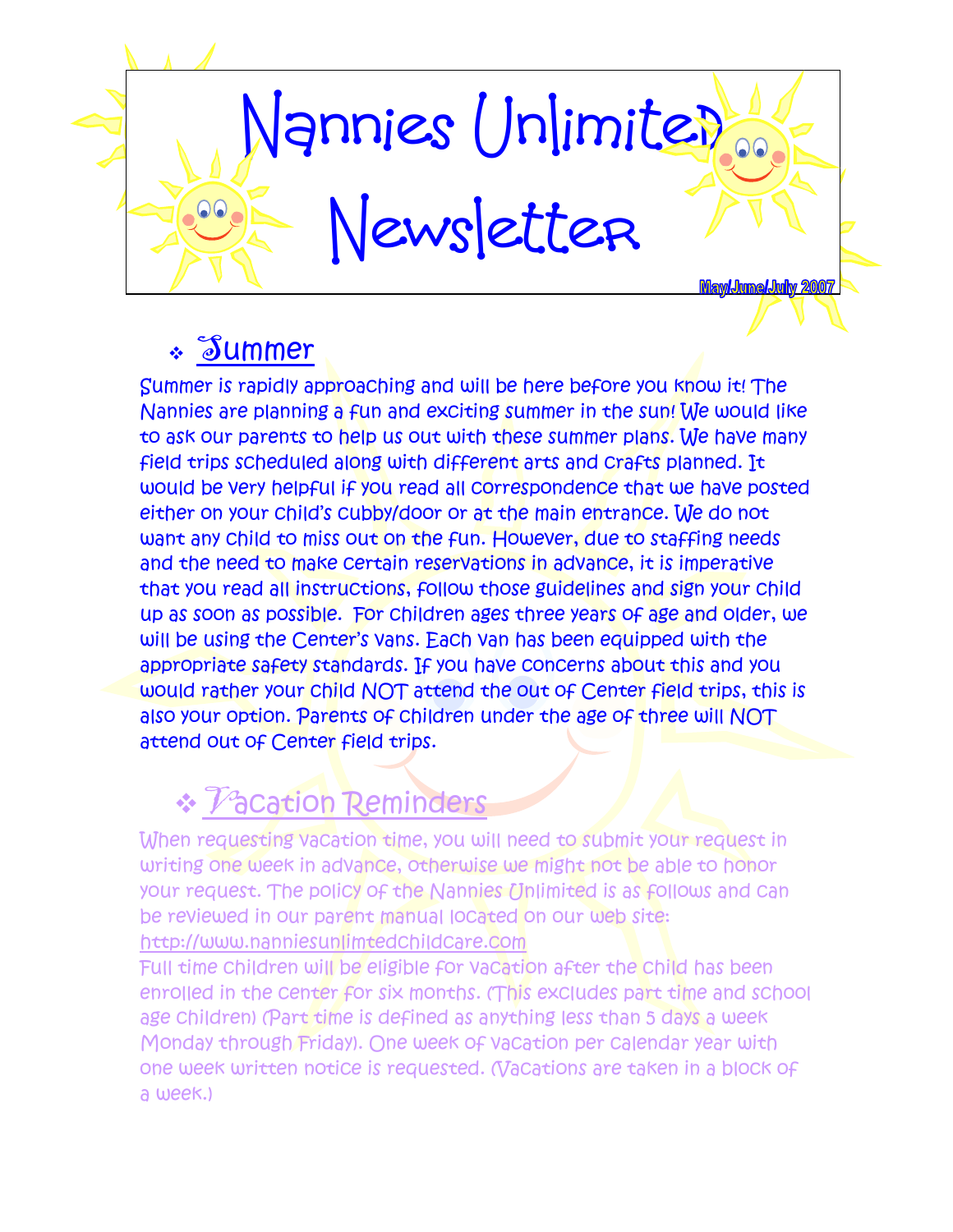## Keeping Summer Safe:

We want to have a fun and safe summer. Keep in mind when children are playing outdoors, there is a natural increase in injuries due to running and playing. We keep track of all accidents to ensure a quality control program. This helps us find potential problem areas that might be eliminated. If you should get and accident report in your child's cubby, please sign one copy and place it in the incident report cubby next to the coffee center in the front lobby, the other copy you may take home for your records.

When the children are playing outdoors in the summer, they all get "lubed" up with sunscreen/sunblock. If you have not brought your child's sunblock for the 2007 summer we encourage you to do so as soon as possible. Please give this to your child's teacher. Make sure you mark your child's name on the tube/bottle in large print so the teachers can be sure to use this on your child.

Swimming season is also upon us, we ask that you bring your child's swimming suit with your child's names marked clearly on them! It can be very frustrating for the staff when they cannot determine whose swimming suit belongs to whom. Remember, if you thought the swimming suit was cute or cool, so did someone else! You can only imagine over 100 swimming suits without names! This is also very frustrating for your child. Parents of children in diapers, we ask that you purchase a package of "swimming diapers". Please place your child's name on the package and he/she can use them during the season. If your child doe not have the swimming diapers they cannot get into the water. This is for the health and safety of each child.

## Parking

We are increasing our parking area here at The Nannies, and hope that this will help alleviate some of the congestion and hopefully make it more convenient for our parents and families. The new parking area will be in the southeast corner of the Center's property.

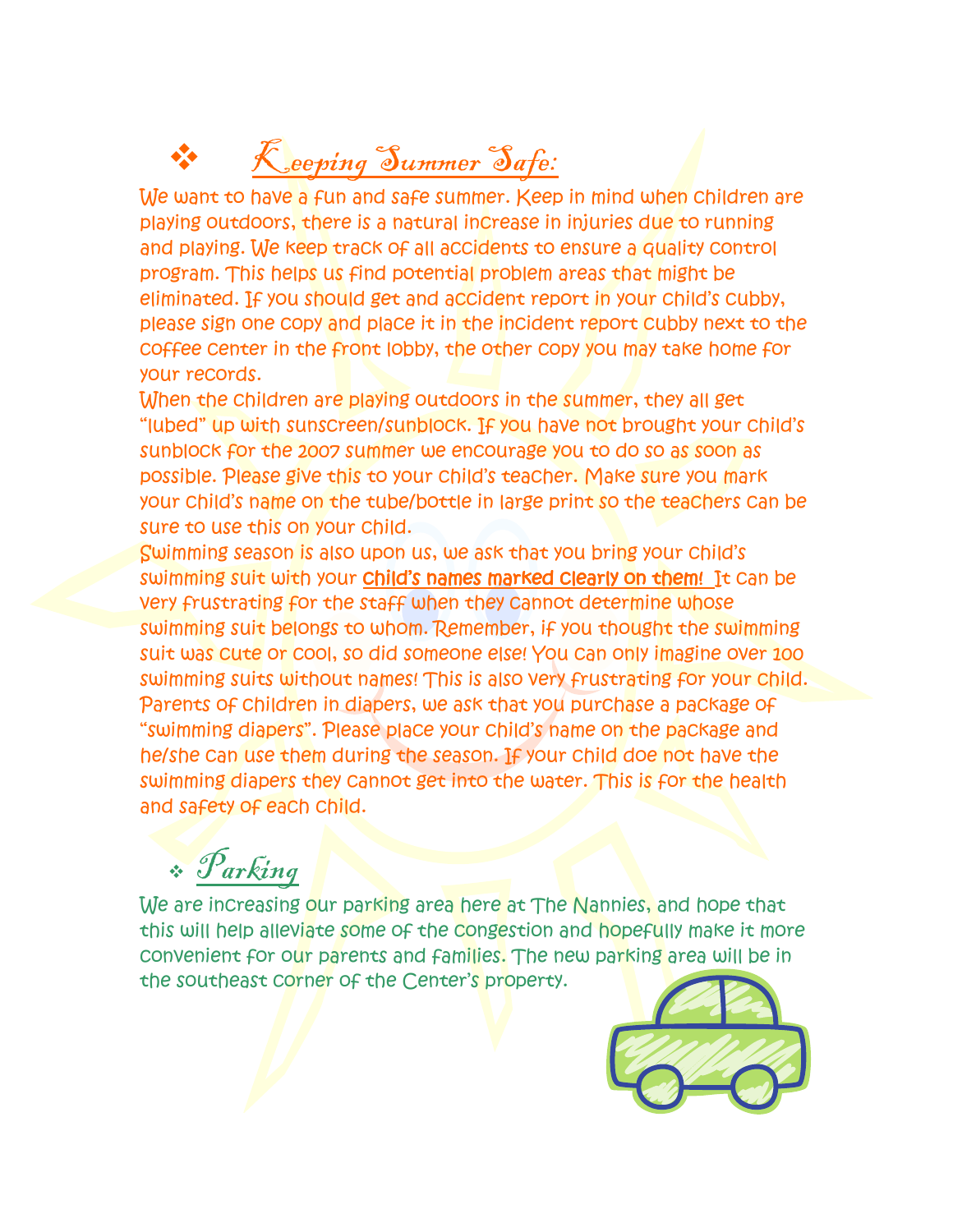Policy & Procedure Reminders:

To keep withing the rules and regulations set forth by the department of human services, we cannot allow parents or children into the kitchen areas. The items that we place in the kitchen areas (memos) are for our employees, if we need to convey information to our parent's and families then we will post a memo in the common areas of the building. Thank you so much for your cooperation and support.

If you need to place medication in the refrigerator or talk to one of the nannies, please stop at the doorway. Again, this is for the health and safety of our parents and children.

- Toys from home are not allowed except on those designated "show and tell days" ([Isually on Thursdays during preschool, check the focus of the week bulletin board for details).
- To those parents who have children in the Firefly room attending kindergarten in the Fall of 2007, rates will be adjusted the first week of school towards the end of August 2007. Tuition for children attending before and after school will be \$75.00/wk. Those children attending either before or after school, tuition will be \$55.00/wk. If your child is enrolled in our school program they will be eligible to attend, "no school days" due to any reason. The price for a child to attend an extra no school day will be \$30.00/day. However, their price will never exceed the weekly tuition rate for schoolers of \$110.00/wk. Further information will be sent to the parents for those who wish to participate in our school age program.
- We ask that parents notify the office of any changes in their child's enrollment or emergency information. (ie. Changes in address, telephone numbers, work place or emergency notification).

Flexible Spending Accounts:

For those of you who participate in "Flexible Spending Accounts" for dependent care expenses we are requesting that you submit (if you have not already done so) a written notice for the need of an "invoice". If you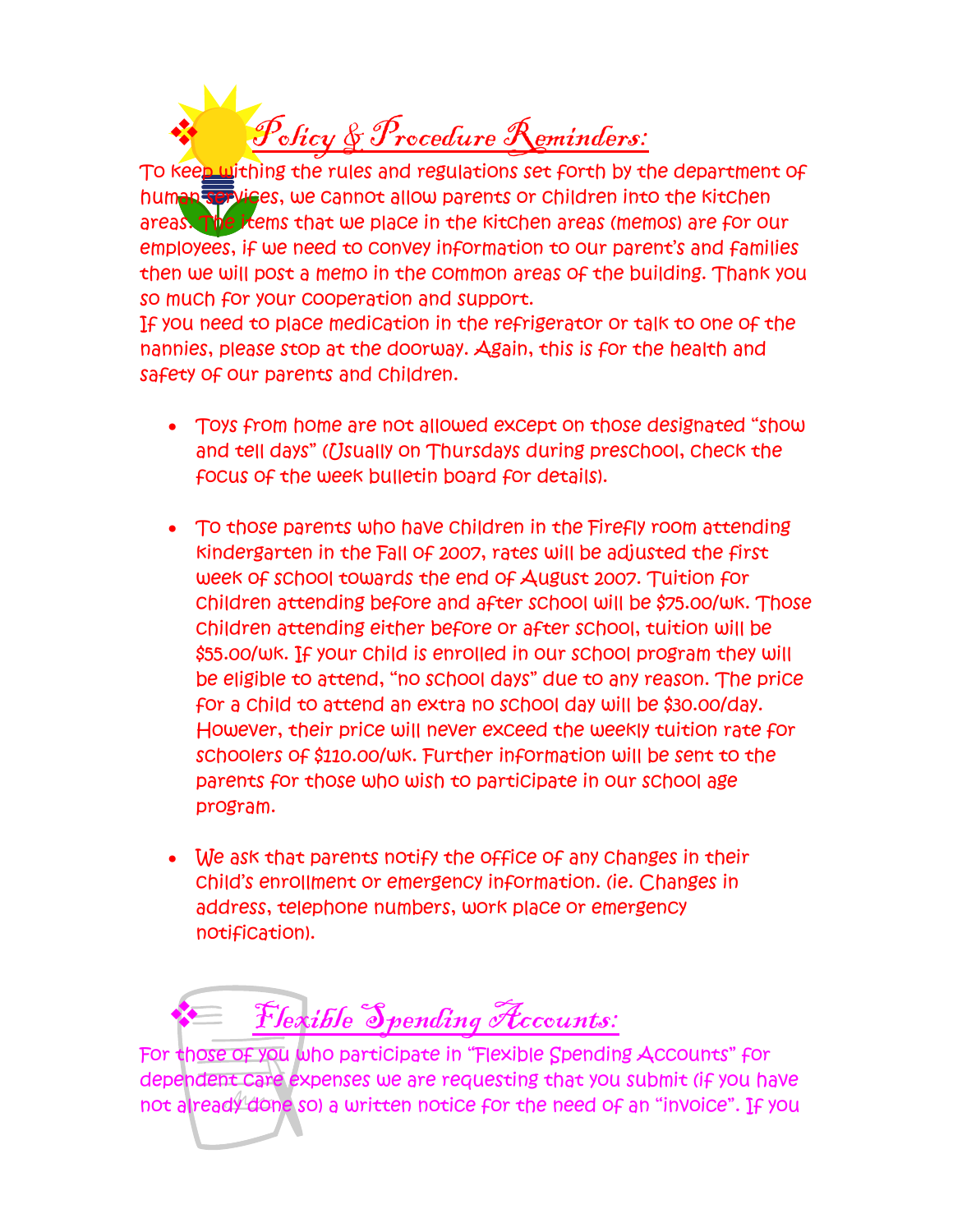have an email address, please include this with your request. This helps us get your invoice to you in a more efficient manner. If you do not have an email address we will continue to be happy to sign vouchers. Please leave the vouchers with the office and we will complete those and place them in your cubby for you to pick up later. Remember, the invoices are completed only on a bi-weekly basis. If you should need them other than this, there will be an additional charge of \$10.00/invoice.

## $\mathcal{F}_{amily}$  Matters:

In her book, The Feminine Mistake, Leslie Bennetts issues a wake-up call to women who have chosen to leave the workforce to stay home and raise their children full-time. "Opting out," she argues, puts women at financial risk for the rest of their lives. Bennetts, a longtime wife and working mother of two, spoke about the dangerous trade-off she believes such moms are making.

#### What's so bad about taking time off from work if your husband is willing and able to support your and your child?

• Some still buy into the fantasy that we grow up, get married and can count on a man to take care of them until we die. But over the long haul, a majority of us will wind up on the wrong side of the odds. For starters, roughly half of us will get divorced. And even if we're in long term marriages, most of us will outlive our husbands. Beyond that, many husbands lose their jobs.

#### So women aren't thinking these choices through?

• Even today, a lot of women see work as a short term thing, something to do until they get serious about having a family. Many who opt out of the workforce don't like their jobs anyway. That's why it is so important that women be encouraged to find meaningful, fulfilling work that they enjoy and want to stick with for 50 years.

#### Isn't raising children meaningful and fulfilling?

• Of course it is, immensely. But as one legal scholar stated, being a mom is a temp job, called a 15 year paradigm. Let's say you have two children, two years apart, and you stay home for 15 years, until they're teanagers. Contrary to myth, you cannot just effortlessly re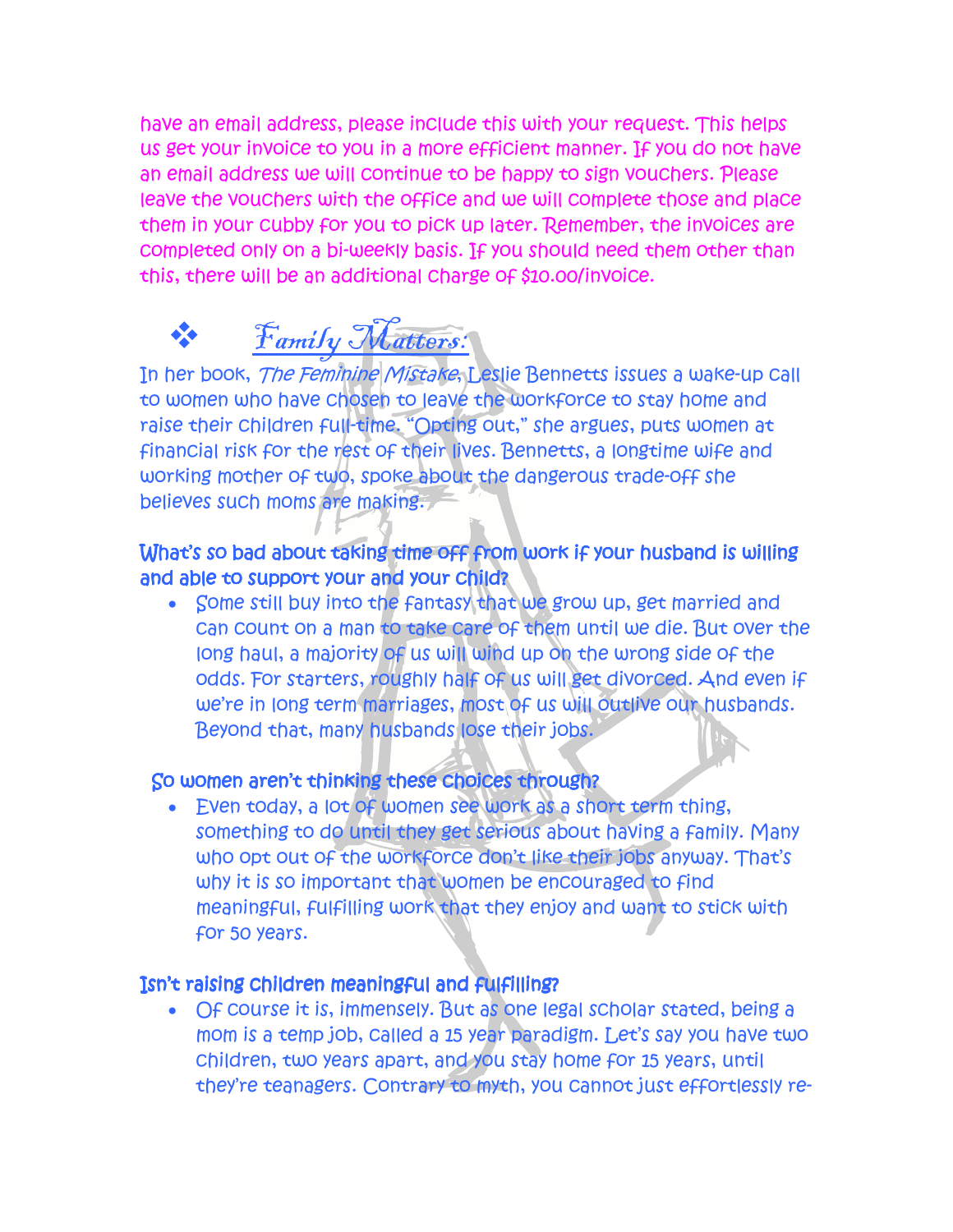enter the workforce at this point. You'll encounter enormous obstacles, including ageism and sexism. Then there is the money factor. According to research, earnings take almost a 37 percent hit if a woman takes just three years off. What happens when she drops out for 10, 12 or 15 years? You'll read these cheery, self-help articles that say, "you have great organizational skills because you ran the school bake sale." It's baloney! Employers aren't interested in bake-sale experience or volunteer work. They want someone who can hit the ground running.

#### Do some women find that after paying for childcare, it's barely worth it to work?

• That's a faulty analysis. A career is a long term asset. If you stay in the workforce, your income will continue to grow and your childcare costs will go down.

#### What about all the stress of raising children and working full time?

• There's stress attached to everything we do. Women need to accept that it's fine to be a good enough parent, a good enough homemaker, a good enough wife. We have richer, more satisfying lives when we do a reasonably good job at multiple tasks than when we strive for this insane perfectionism in a single, limited role. (Ladies Home Journal-April 2007)

# Naps:

Nap. It's a small work, but for many parents it's one of the most important in their vocabulary. A good nap often means the difference between a pleasant afternoon and one to forget! It can also help a child make an easy transition to bedtime. What makes napping so important? Sleep is a major requirement for good health, and for young children to get enough of it, some amount of daytime sleep is usually necessary. With physical and mental development at an all-time high in early childhood, naps provide the body with much-needed downtime for growth and rejuvenation. Naps also help keeps kids from becoming overtired, a state that not only takes a toll on their moods but may also make it harder for them to fall asleep at night. And naptime gives parents/caregivers a brief oasis during the day.